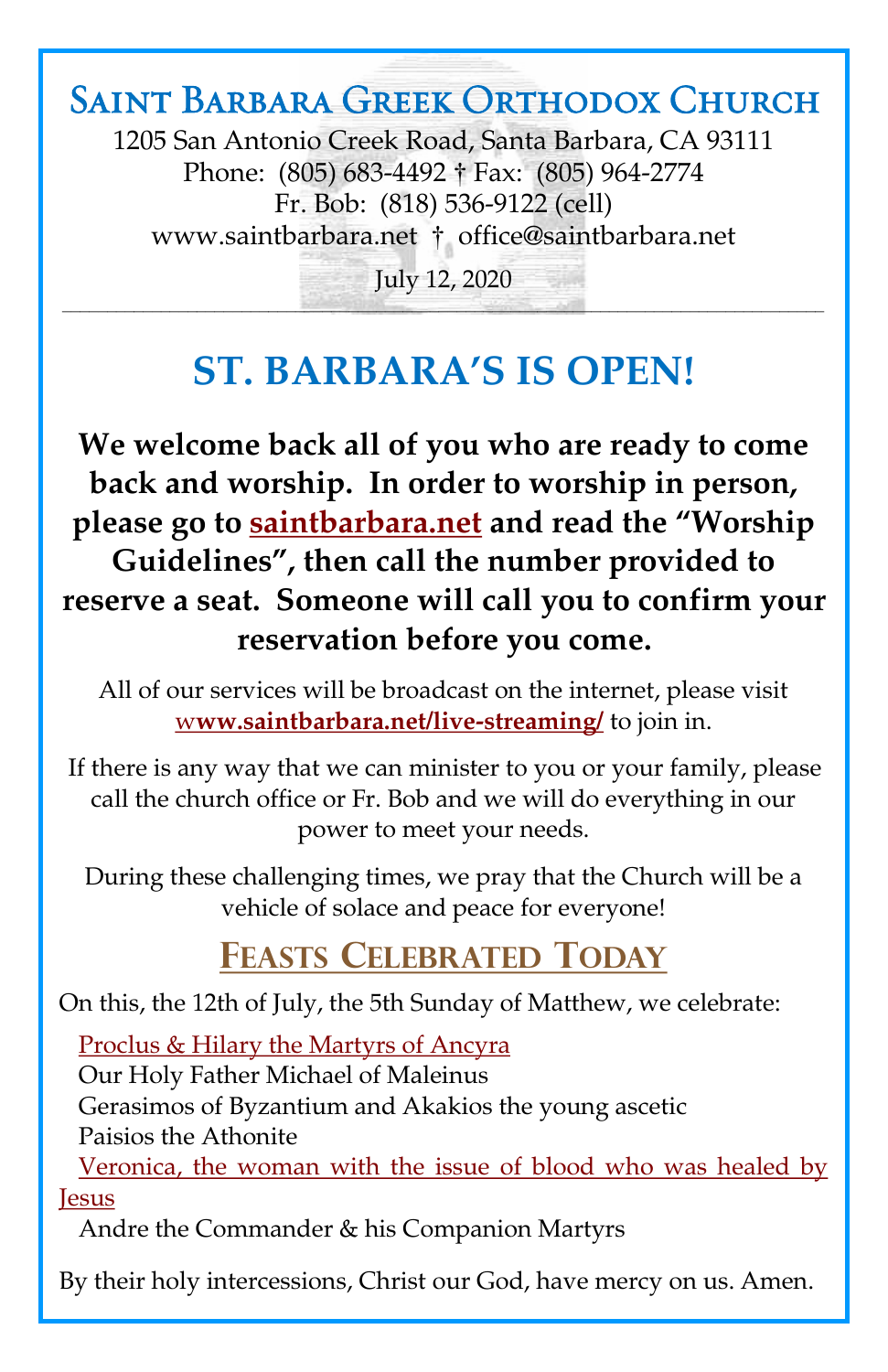### Sunday, July 12, 2020 5th SUNDAY OF MATTHEW

These hymns are sung after the Priest enters the Altar carrying the Gospel. The Apolytikion for the Resurrection is sung once in Greek at the exit, and it is repeated in English after the entrance.

#### **Apolytikion for the Resurrection (Fourth Tone)**

The women disciples of the Lord heard from the angel the joyful news of the Resurrection and the repeal of the sentence imposed upon our forefathers. With pride they said to the Apostles, "Death is vanquished. Christ our God is risen, bestowing upon the world His great mercy."

### **Apolytikion for Saint Barbara**

Let us honor Saint Barbara; for the all-modest one prevailed over the snares of the enemy, and was freed from them as a sparrow, with the Cross as aid and weapon.

#### **Seasonal Kontakion**

Champion of Christians not put to shame, advocate before the Maker always steadfast, do not spurn sinners' voices raised in prayer. In your goodness respond to bring help to us who devoutly petition you. Hasten your intercession and urgently make entreaty; for you unfailingly defend, Theotokos, those who honor you.



### *To Donate:*

You may visit <pushpay.com/g/saintbarbara> to donate online, or just TEXT "saintbarbara" to 77977. Choose "Stewardship" as the fund. Thank you!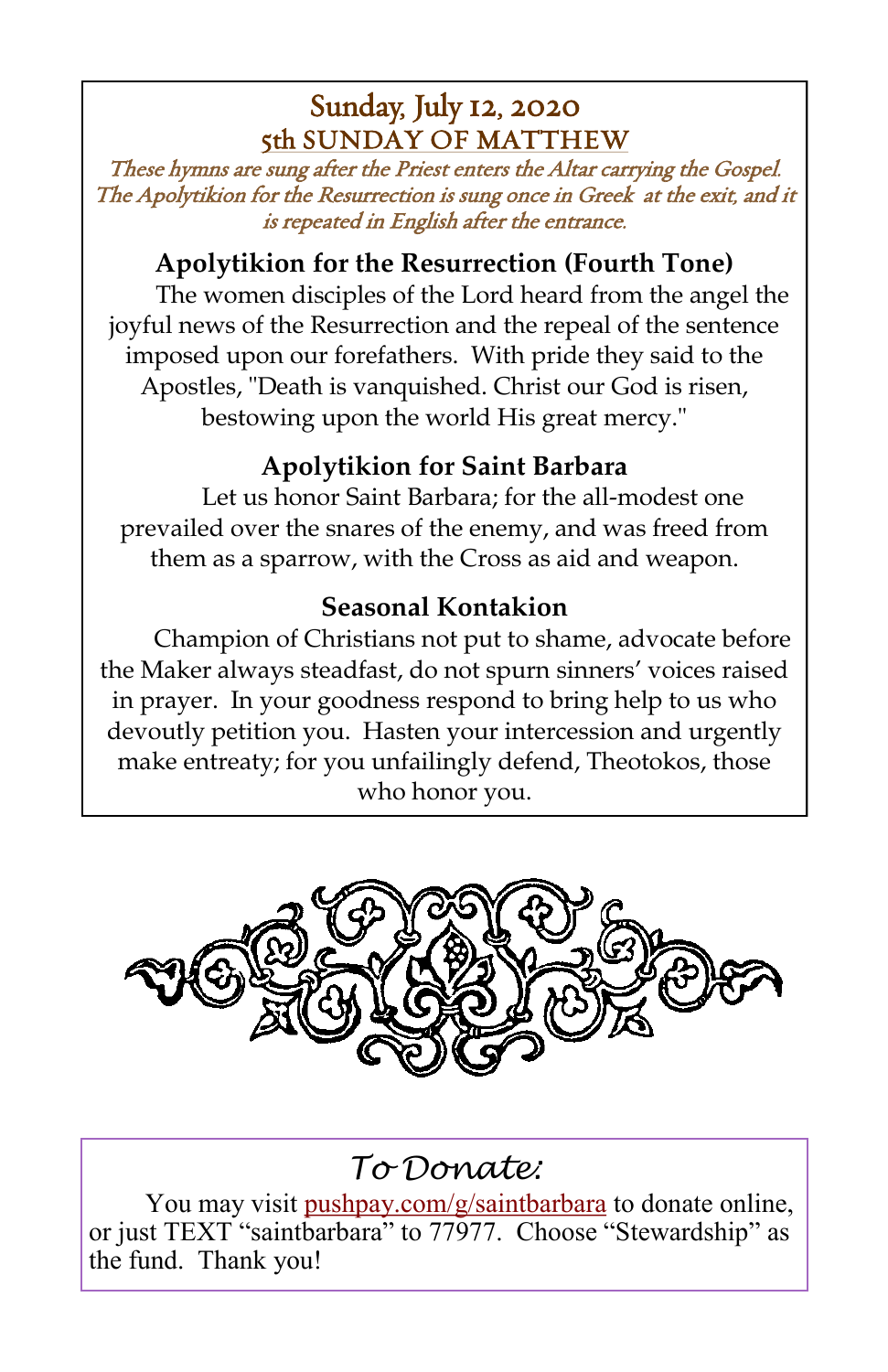*Epistle Notes: The major theme of the letter to the Romans is God's righteousness revealed in Christ for our salvation. Christ has always been the way of salvation in both testaments. The law prepared people for Him. Christ puts an end to the law as a way for people to try to gain righteousness without Him. His righteousness is superior to that of the law. His coming is the fulfillment of God's righteousness.*

# Epistle Reading

#### Romans 10:1-10

 $\bigtriangledown$ rethren, my heart's desire and prayer to God for Israel is that they may be saved. I bear them witness that they have a zeal for God, but it is not enlightened. For, being ignorant of the righteousness that comes from God, and seeking to establish their own, they did not submit to God's righteousness. For Christ is the end of the law, that every one who has faith may be justified. Moses writes that the man who practices the righteousness which is based on the law shall live by it. But the righteousness based on faith says, Do not say in your heart, "Who will ascend into heaven?" (that is, to bring Christ down) or "Who will descend into the abyss?" (that is, to bring Christ up from the dead). But what does it say? The word is near you, on your lips and in your heart (that is, the word of faith which we preach); because, if you confess with your lips that Jesus is Lord and believe in your heart that God raised him from the dead, you will be saved. For man believes with his heart and so is justified, and he confesses with his lips and so is saved.

### **THIS WEEK'S SERVICE SCHEDULE**

**SUNDAY, JULY 12 - 5TH SUNDAY OF MATTHEW** ❖**Orthros 9am; Divine Liturgy 10am**

**Friday, July 17— Feast of Saint Marina** ❖**Orthros 8am; Divine Liturgy 9am**

**SUNDAY, JULY 12 - FATHERS OF THE 4TH COUNCIL** ❖**Orthros 9am; Divine Liturgy 10am**